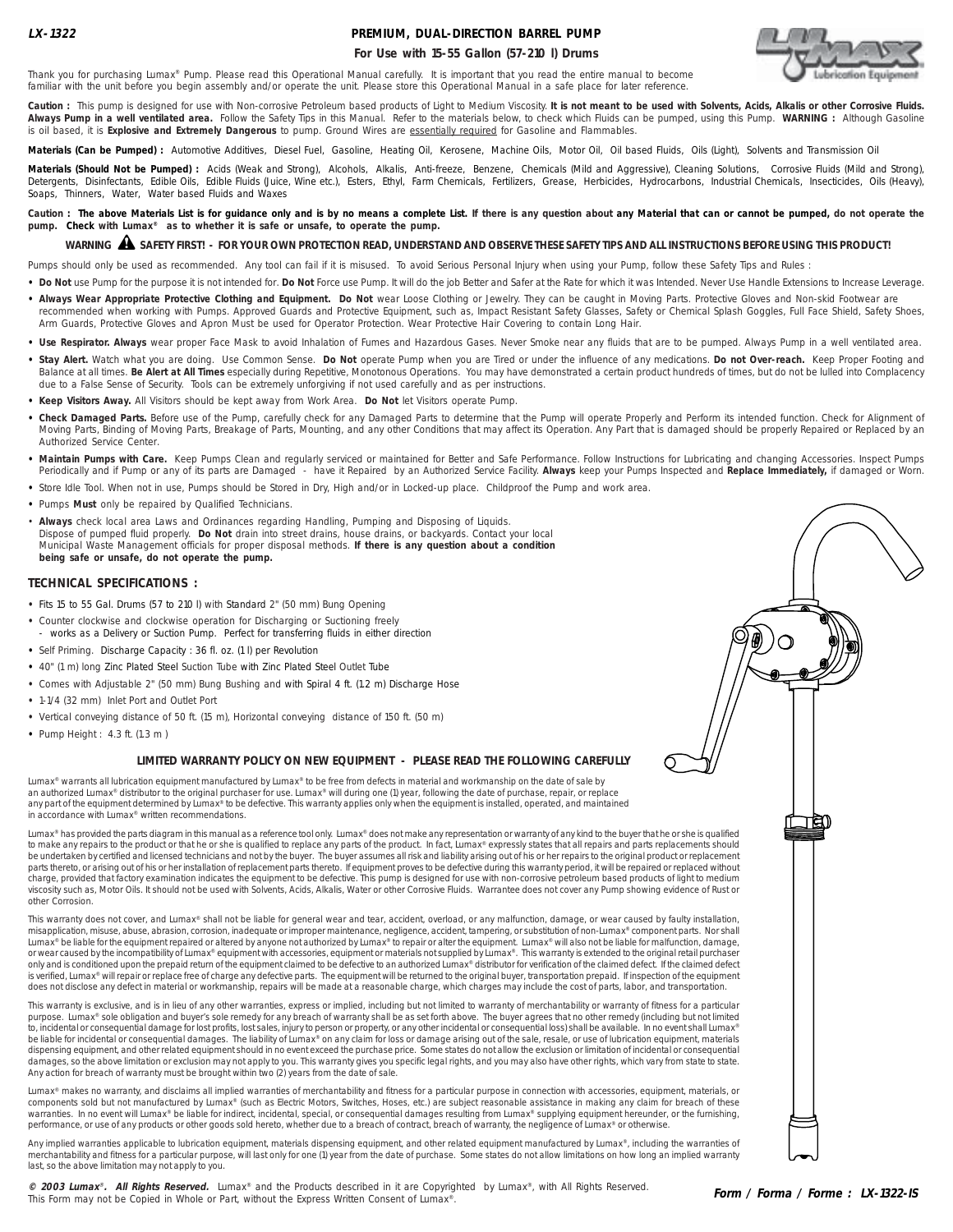### **BOMBA DE BARRIL PREMIUM DE DOBLE DIRECCIÓN**



### **Para ser utilizada con tambores de 15 (56 lts.) a 55 galones (207 lts.)**

Gracias por comprar la bomba Lumax ®. Sírvase leer cuidadosamente este Manual de Funcionamiento. Es importante que usted lea todo el manual para familiarizarse con la unidad antes de comenzar el ensamblaje y/o funcionar la unidad. Sírvase mantener este Manual de Funcionamiento en un lugar seguro para referencia futura.

**Precaución :** Esta bomba está diseñada para ser utilizada con productos no corrosivo a base de petróleo, de viscosidad ligera a medi. **No está diseñada para ser utilizada con solventes, ácidos,** álcali u otros fluidos corrosivos. Siempre bombee en un área bien ventilada. Siga los tips de seguridad en este Manual). Refiérase a los siguientes materiales para verificar qué materiales pueden ser bombeados con esta bomba. **PELIGRO:** Aunque la gasolina es a base de aceite, **es explosiva y extremadamente peligrosa** para bombear. Para los alambres de tierra esencialmente se requieren la gasolina y flammables.

Materiales (pueden ser bombeados) : Aditivos para automóviles, Fluido diesel, Gasolina, Aceite para calentar, Querosén, Aceites para máquinas, Aceite de motor, Fluidos a base de aceites, Aceites, Aceites (Ligeros), Solventes y Aceite de transmisión

Materiales (no deberían ser bombeados) : Ácidos (débiles y fuertes), Alcoholes, Álcalis, Anticongelante, Benceno, Químicos (Suaves y Agresivos), Soluciones de limpieza, Fluidos corrosivos (Suaves y Fuertes), Detergentes, Desinfectantes, Aceites comestibles, Fluidos comestibles (Jugos, vino, etc.), Éteres, Etilos, Químicos agropecuarios, Fertilizantes, Grasa, Herbicidas, Hidrocarbonos, Químicos industriales, Insecticidas, Aceites (Pesados), Jabones, Tiner, Agua, Fluidos a base de agua y Ceras

Precaución: La anterior lista de materiales es solo una guía y de ninguna manera es una lista completa. Si tuviese una pregunta sobre qué materials pueden ser bombeados o no, no **funcione la bomba. Verifique con Lumax\* si el material es seguro para funcionar la bomba, o no.**

# **ADVERTENCIA ¡SEGURIDAD PRIMERO! ¡PARA SU PROPIA PROTECCIÓN: LEA, ENTIENDA Y SIGA ESTOS TIPS DE SEGURIDAD Y TODAS LAS INSTRUCCIONES ANTES DE UTILIZAR ESTE PRODUCTO!** !

Las bombas solamente deberían ser utilizadas según se recomienda. Si no es utilizada correctamente, cualquier herramienta puede fallar. Para evitar graves lesiones personales al utilizar su bomba, siga los siguientes tips y normas de seguridad:

- **No** utilice la Bomba para otro propósito.
- **No** forje la bomba. Funcionará mejor y más seguro a la velocidad para la cual fue diseñada. Nunca utilice extensiones de palanca para aumentar el brazo de la palanca.
- **Vista siempre el traje y el equipo protector apropiado. No** vista ropa suelta o joyas. Éstas pueden ser atrapadas en las partes movibles. Los guantes protectores y calzado que no resbale son recomendables cuando trabaje con bombas. Protectores adecuados y equipo de protección tales como anteojos de seguridad resistentes a los impactos, anteojos protectores contra salpicaduras químicas o de seguridad, pantalla completa para la cara, zapatos de seguridad, protectores para brazos, guantes protectores y delantal deben ser utilizados para la protección del operador. Utilice una cubierta protectora para el cabello, para cubrir el cabello largo.
- · Use Respirador. Siempre use la mascara facial adecuada para evitar la inhalación de vapores y gases peligrosos. Nunca fume cerca de cualquier fluido que deba ser bombeado. Bombee siempre en un área bien ventilada.
- **Manténgase alerta.** Vigile siempre lo que hace. Utilice el sentido común. **No** funcione la bomba cuando usted esté cansado o bajo la influencia de algún medicamento. **Manténgase alerta en todo momento** especialmente durante operaciones repetitivas y monótonas. Usted puede haber demostrado un producto varios cientos de veces, sin embargo, no se confíe demasiado debido a un falso sentido de seguridad. Si no se utilizan cuidadosamente y según las instrucciones, las herramientas pueden ser extremadamente implacables.
- **No se estire.** Mantenga el equilibrio y el balance adecuado en todo momento.
- **Mantenga a los visitantes alejados.** Todos los visitantes deberán mantenerse lejos del área de trabajo. **No** deje que los visitantes funcionen la bomba.
- **Revise las piezas dañadas.** Antes de utilizar la bomba, revise cuidadosamente si hay alguna pieza dañada para determinar si la bomba funcionará correctamente y realizará su función. Revise la alineación de las piezas movibles, unión de las piezas movibles, ruptura de las piezas, montaje, y cualquier otra condición que pueda afectar su funcionamiento. Cualquier pieza que esté dañada deberá ser reparada o reemplazada adecuadamente por un Centro de Servicio autorizado.
- **Mantenga las bombas con cuidado.** Mantenga las bombas limpias y hágales servicio o mantenimiento regularmente para un mejor rendimiento y mas seguro. Siga las instrucciones para lubricación y cambiar los accesorios. Inspeccione las bombas periódicamente y si la bomba o cualquiera de sus piezas están dañadas: - haga que un Representante Autorizado de Servicio lo repare. Mantenga sus bombas inspeccionadas **siempre** y **reemplácela inmediatamente**, si se daña o se desgasta.
- **•** Almacene la herramienta cuando no este en uso. Las bombas deberían ser almacenadas en un lugar seco, en alto y/o cerrado. Mantenga la bomba y el área de trabajo fuera del alcance de los niños.
- **•** Las bombas **deben** ser reparadas solamente por Técnicos Calificados.
- Revise siempre las leyes y ordenanzas locales relacionadas con el manejo, bombeo y disposición de los fluidos bombeados. Deseche los fluidos bombeados adecuadamente. No drene los fluidos en los drenajes de la calle, drenajes de la casa o patios traseros. Contacte a sus funcionarios municipales locales de desecho sobre los métodos adecuados de desecho. **Si tiene alguna pregunta sobre si es seguro funcionar la bomba o no, no funcione la bomba.**

### **ESPECIFICACIONES TÉCNICAS :**

- **•** Se ajusta a los tambores de 15 a 55 galones (57 a 210 litros) con aperturas de tapón estándar de 2" (50 mm)
- **•** Operaciones destrógiro y siniestrogiro para libre descarga o succión trabaja como una bomba de entrega o succión. Perfecta para transferir fluidos en cualquier dirección
- **•** Auto primador. Capacidad de descarga: 36 fl. oz. (1 l) por revolución
- **•** Tubo de succión de acero enchapado en Zinc de 40" (1 m) de largo con tubo de salida de acero enchapado en Zinc
- **•** Tiene tapón de boquilla ajustable de 2" (50 mm) con manguera de descarga espiral resistente al aceite de 4 pies (1.2 m)
- **•** Puerto de entrada y puerto de salida de 1-1/4 (32 mm)
- **•** Distancia vertical de transmisión de 50 pies (15 metros), distancia horizontal de transmisión de 150 pies (50 metros)
- **•** Altura de bomba: 4.3 pies (1.3 m)

### **POLÍTICA DE GARANTÍA LIMITADA SOBRE EL NUEVO EQUIPO SÍRVASE LEER CUIDADOSAMENTE LO SIGUIENTE**

Lumax® garantiza que todo equipo de lubricación fabricado por Lumax® esté libre de defectos en cuanto a material y mano de obra a la fecha de la venta por parte de un distribuidor autorizado Lumax® al comprador original pa el uso. Durante un (1) año, después de la fecha de compra, Lumax® reparará, o reemplazará cualquier pieza del equipo que Lumax® determine que está defectuosa. Esta garantía se aplica solamente cuando el equipo está instala operado y mantenido de conformidad con las recomendaciones escritas de Lumax®.

Lumax® ha suministrado el diagrama de piezas en este manual solamente como una herramienta de referencia. Lumax® no entrega ninguna representación o garantía de ningún tipo al comprador de que él o ella está calificado para realizar ninguna reparación al producto o que él o ella está calificado para reemplazar alguna pieza del producto. De hecho, Lumax® manifiesta expresamente que todas las reparaciones y piezas de reemplazo deberían<br>se del mismo, o que surjan de la instalación de piezas de reemplazo al mismo. Si el equipo demuestra estar defectuoso durante este período de garantía, será reparado o reemplazado sin cargos, siempre que el examen de la fábri indique que el equipo está defectuoso. Esta bomba está diseñada para ser utilizada con productos hechos a base de petróleo no corrosivo de viscosidad ligera a media tales como aceite de motores. No deberá ser utilizada con solventes, ácidos, álcalis, agua u otros fluidos corrosivos. La garantía no cubre ninguna bomba que muestra signos de óxido o alguna otra corrosión.

Esta garantía no cubre, y Lumax® no será responsable del desgaste general, accidentes, sobrecarga, o algún malfuncionamiento, daño o desgaste causado por una mala instalación, aplicación errada, maluso, abuso, abrasión corrosión, mantenimiento inadecuado, o impropio, negligencia, accidente, manipulación o sustitución de piezas componentes que no sean Lumax®. Lumax® tampoco será responsable del equipo reparado o alterado por alguien<br>que n o materiales que no sean suministrados por Lumax®. Esta garantia sólo se extiende al comprador original al detal y está condicionada a la devolución prepagada del equipo considerado defectuoso a un distribuidor Lumax® auto para la verificación del defecto reclamado. Si se verifica el defecto reclamado, Lumax® reparará o hará el reemplazo sin costo alguno sobre las piezas defectuosas. El equipo será devuelto al comprador original con transpor prepagado. Si la inspección del equipo no revela ningún defecto en los materiales o mano de obra, las reparaciones serán hechas a un precio razonable, cuyos cargos pueden incluir los costos de piezas, mano de obra y transp

Esta garantía es exclusiva, y es in lieu de cualquier otra garantía, expresa o implícita, incluyendo pero no limitada a la garantía de mercadeabilidad o garantía de aptitud para un fin específico. La única obligación de Lu el único remedio del comprador en caso de alguna violación de la garantía deberá ser como se establece arriba. El comprador acuerda que ningún otro remedio estará disponible (incluyendo pero no limitado al daño, incidental o a consecuencia de las ganancias perdidas, ventas perdidas, daños a la persona o a la propiedad, o cualquier pérdida incidental o consecuencia). Lumax® no será responsable en ningún momento por los daños incidentales o consecuenciales. La responsabilidad de Lumax® por cualquier reclamo o pérdida que surja de la venta, reventa o uso del equipo de lubricación, equipo nispensador de materiales, y otro equipo relacionado no deberá en ningún<br> derechos legales específicos, y usted también puede tener otros derechos, que pueden variar de estado a estado. Cualquier acción por la violación de la garantía deberá ser presentada dentro de los dos (2) años a partir de de la venta. Lumax® no otorga ninguna garantía y renuncia a todas las garantías implícitas sobre la mercadeabilidad y aptitud para un fin especifico en relación con los accesorios, equipos, materiales o componentes vendido responsible en ningún caso por los daños indirectos, incidentales, especiales o consecuenciales resultantes del suministro de parte de Lumax® del equipo bajo el presente, o el suministro, rendimiento o uso de cualquier pro u otros bienes vendidos en el presente, sea debido a un incumplimiento del contrato, incumplimiento de la garantía, la negligencia de Lumax® o de otro modo.

Cualquier garantía implícita aplicable al equipo de lubricación, equipo dispensador de materiales, y otro equipo relacionado fabricado por Lumax®, incluyendo las garantías de mercadeabilidad y aptitud para un fin específic solamente durará un (1) año a partir de la fecha de compra. Algunos estados no permiten límites sobre la duración de una garantía implícita, por lo que el limite arriba expresado puede variar para usted

**© 2003 Lumax** ®, **Todos los derechos reservados.** Lumax® y los productos descritos están registrados por Lumax® como propiedad literaria, con todos los derechos reservados. Este documento no puede ser copiado en todo o en parte sin el consentimiento expreso por escrito de Lumax®.